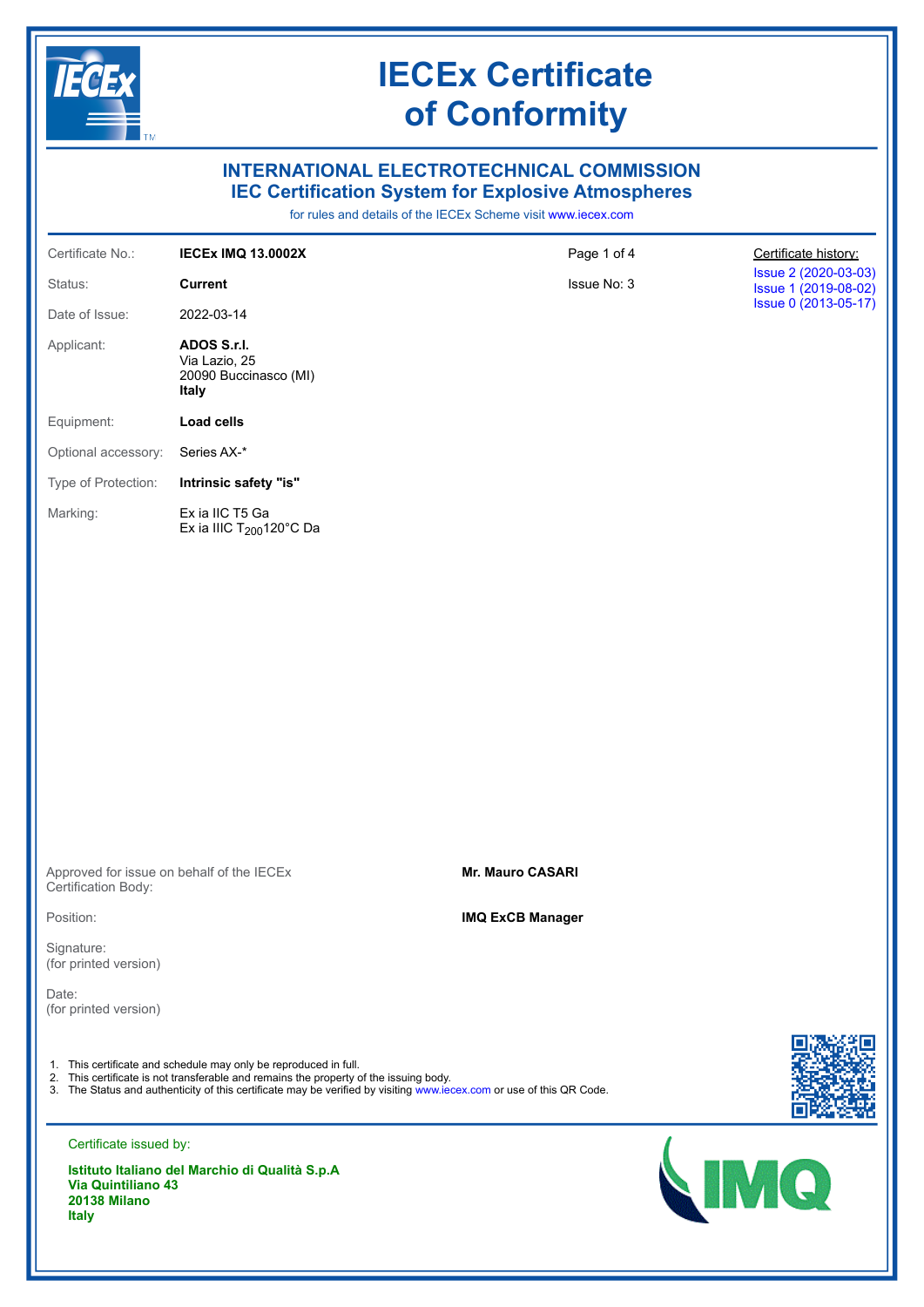

| Certificate No.:            | <b>IECEX IMQ 13.0002X</b>                                                                                                                                                                                                                                                                        | Page 2 of 4 |
|-----------------------------|--------------------------------------------------------------------------------------------------------------------------------------------------------------------------------------------------------------------------------------------------------------------------------------------------|-------------|
| Date of issue:              | 2022-03-14                                                                                                                                                                                                                                                                                       | Issue No: 3 |
| Manufacturer:               | ADOS S.r.I.<br>Via Lazio, 25<br>20090 Buccinasco (MI)<br>Italy                                                                                                                                                                                                                                   |             |
| Manufacturing<br>locations: | ADOS S.r.I.<br>Via Lazio, 25<br>20090 Buccinasco (MI)<br>Italy                                                                                                                                                                                                                                   |             |
|                             | This certificate is issued as verification that a sample(s), representative of production, was assessed and tested and found to comply with the<br>IEC Standard list below and that the manufacturer's quality system, relating to the Ex products covered by this certificate, was assessed and |             |

found to comply with the IECEx Quality system requirements.This certificate is granted subject to the conditions as set out in IECEx Scheme Rules, IECEx 02 and Operational Documents as amended

#### **STANDARDS** :

The equipment and any acceptable variations to it specified in the schedule of this certificate and the identified documents, was found to comply with the following standards

| IEC 60079-0:2017<br>Edition:7.0  | Explosive atmospheres - Part 0: Equipment - General requirements              |
|----------------------------------|-------------------------------------------------------------------------------|
| IEC 60079-11:2011<br>Edition:6.0 | Explosive atmospheres - Part 11: Equipment protection by intrinsic safety "i" |

This Certificate **does not** indicate compliance with safety and performance requirements other than those expressly included in the Standards listed above.

#### **TEST & ASSESSMENT REPORTS:**

A sample(s) of the equipment listed has successfully met the examination and test requirements as recorded in:

Test Report:

[IT/IMQ/ExTR13.0002/03](https://www.iecex-certs.com/#/deliverables/REPORT/82322/view)

Quality Assessment Report:

[IT/IMQ/QAR13.0002/08](https://www.iecex-certs.com/#/deliverables/REPORT/73604/view)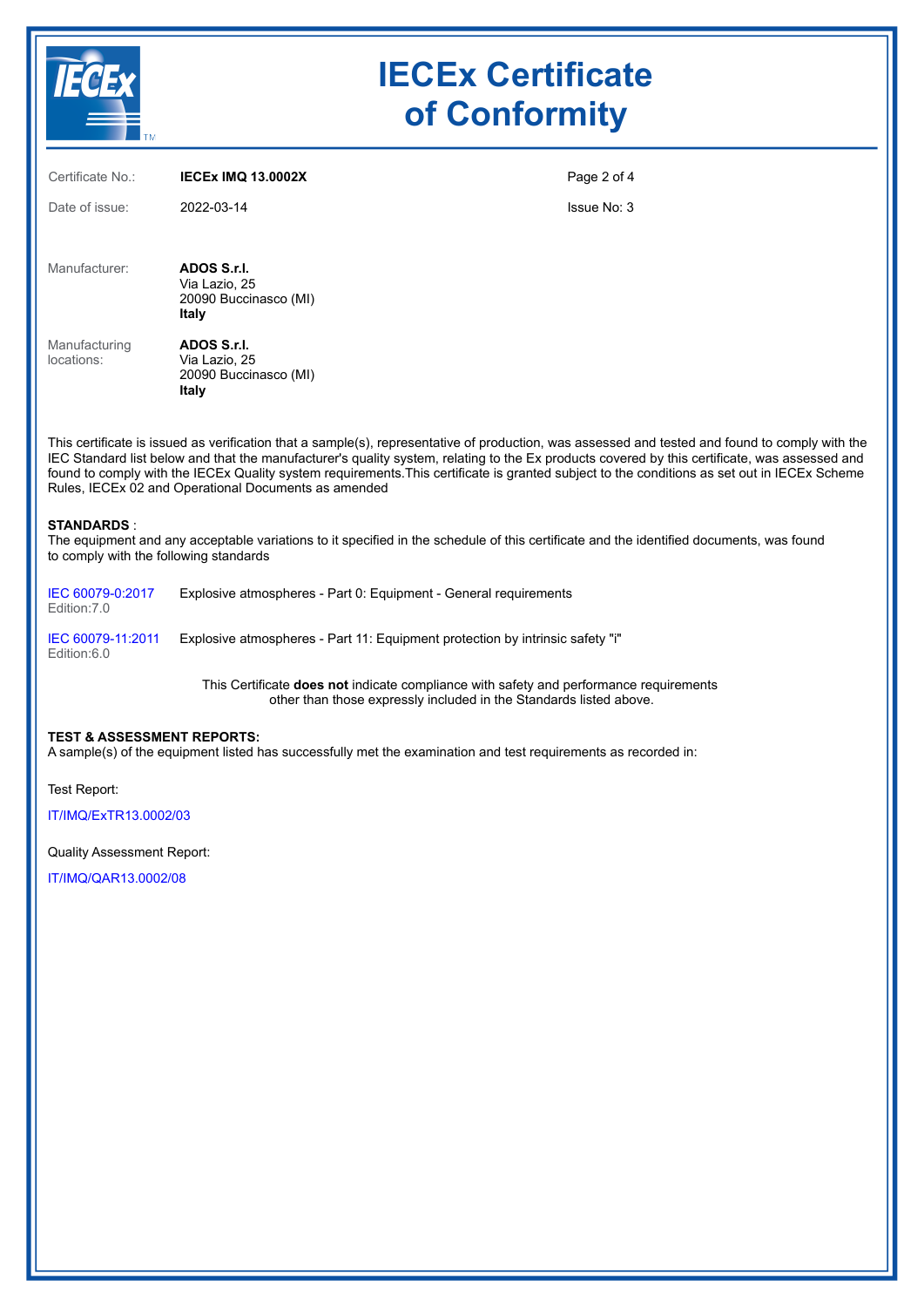

Certificate No.: **IECEx IMQ 13.0002X**

Date of issue: 2022-03-14

Page 3 of 4

Issue No: 3

## **EQUIPMENT:**

Equipment and systems covered by this Certificate are as follows:

Series AX load cells are analogue devices used in systems for measuring weight and/or force in potentially explosive areas, with the presence of combustible gases and/or powders.

They are essentially composed of a steel body - stainless steel (AISI 630 / AISI 304 /AISI 316) or hardened steel, steels which do not contain more than 7.5% magnesium + titanium + zirconium, to which the strain gauges are attached – and a connection system made of either an inseparable shielded cable with a maximum length of 50 m or by way of a metal connector integral with the load cell body.

All load cells are protected by welded metal elements or by chemical sealing, and the degree of protection can be IP66 / IP67 / IP69 \*\* according to IEC / EN 60529 (IP69K according to DIN 40050-9).

The protection level of the load cell is guaranteed by chemical and/or mechanical sealing.

There are various methods for sealing the load cells:

- coating and/or encapsulating the electrical part with epoxy, silicone rubber or polyurethane resins
- micro-TIG welding of metal parts
- a combination of both methods

\*\* The degree of protection and the ambient temperature may vary depending on the type of cable gland/connector

#### **KEY CODE: AX-(1) (2)**

| (1) | Model:<br>SBA÷Z, OSX, ESX: shear beam cells.<br>SDT: double shear beam cells.<br>SFA: flange cells.<br>STA+Z, TSX, TCA+Z, TRR: tension cells<br>CCX, CEX, CFX/CRX, SCA÷Z: compression cells.<br>SPT: pin cells.<br>SRA÷Z: torsion cells. |
|-----|------------------------------------------------------------------------------------------------------------------------------------------------------------------------------------------------------------------------------------------|
|-----|------------------------------------------------------------------------------------------------------------------------------------------------------------------------------------------------------------------------------------------|

(2) Capacity

### **SPECIFIC CONDITIONS OF USE: YES as shown below:**

Above referred equipment shall be supplied by associated apparatus certified according to IEC 60079-0 and IEC 60079-11, with compatible electrical characteristics and linear supply.